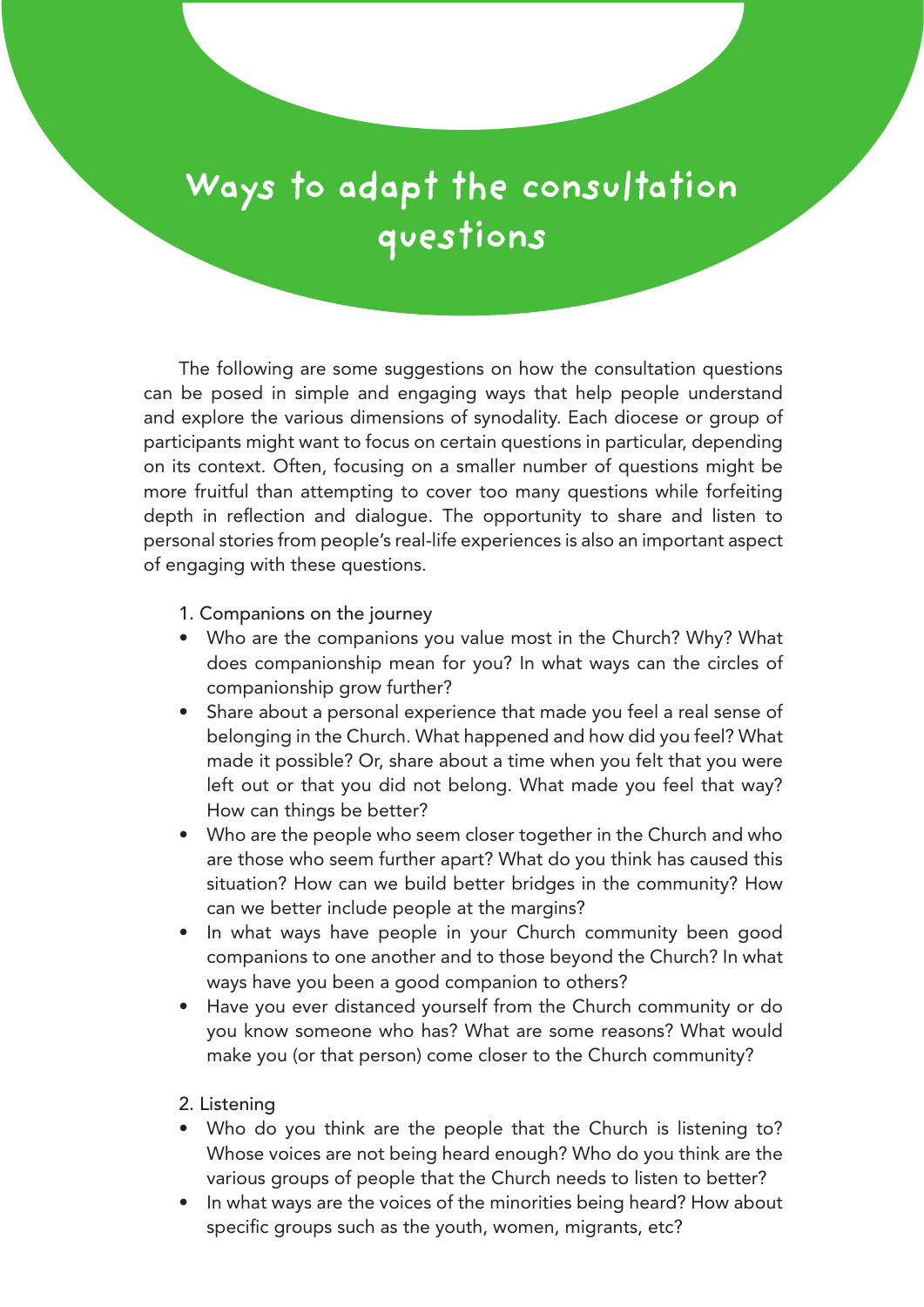- Do you feel that you are being listened to in the Church? Why or why not? Share a recent concrete experience, whether positive or not.
- What enables you to listen to others? What might be some barriers or prejudices that prevent you from listening well?
- How can the Church do better to listen to everyone? How can we listen better to one another, especially those who have a different view from us?
- What are the "signs of the times" that we need to pay more attention to? What do we hear when we listen to the voice of the poor and the voice of creation?

3. Speaking out

- Do you know how, where, or to whom you can share your views when you have something to say in your Church community?
- Do you speak up regularly? Why or why not?
- What prevents people in your Church community from coming forward to make their views known? What helps them to do so?
- How can we promote honest and responsible communication in the Church and in society?

4. Celebration

- What are the communal prayers and liturgical activities that you participate in most frequently? How do they make a difference in your life?
- What do you find most meaningful or life-giving in the liturgies of your local Church community? What do you find less meaningful or life-giving? How can they be made better?
- In your opinion, to what extent does your Church group or local Church community make decisions in a prayerful way based on the Word of God? Do you think the life and mission of your Church community has been based well on prayer and communal liturgy? Why or why not?
- In what ways are the liturgies in your Church community, especially the celebration of the Eucharist, inclusive and participatory? What further improvements are needed?
- 5. Sharing responsibility for our common mission
- What do you consider to be your mission or purpose in life? How did

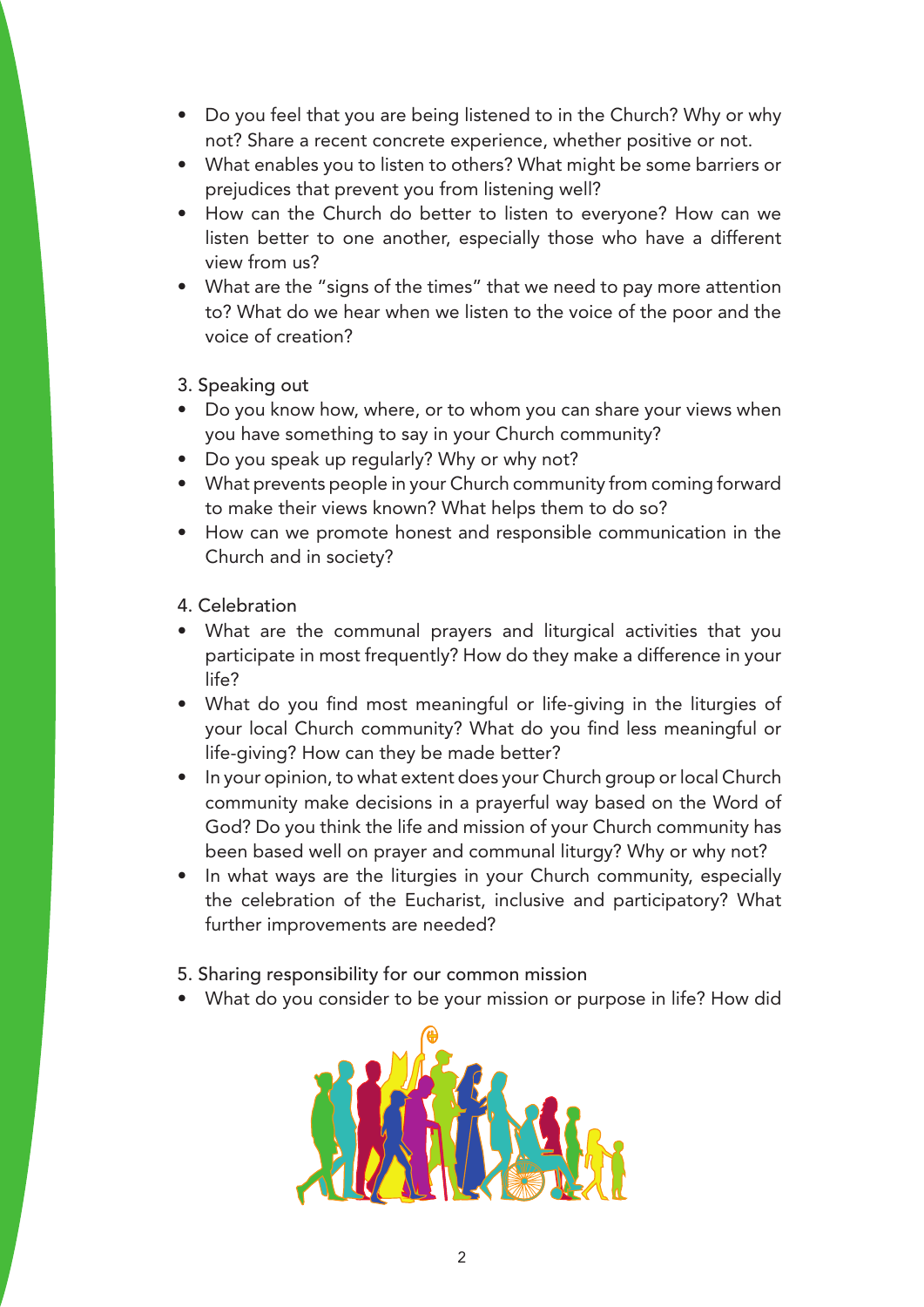you discover this and what or who helped you to discover it?

- How do you find meaning in your daily life and work? In what way do you feel that you are part of the mission of Christ? Share about an experience that really made you feel this way.
- What is the Holy Spirit saying to you about your mission and vocation as a disciple of Christ? What help do you receive in discerning and following this?
- What do you think hinders people from being active missionary disciples?
- How does your local church community currently assist people to understand the Christian mission and discover their particular role in it? What can be done to help people discern and live their mission? In what ways do you collaborate with one another in your commitment to the Christian mission?
- 6. Dialogue in the Church and society
- Have you ever encountered an experience of meaningful dialogue between diverse peoples or groups in your Church? Share about this experience. What enabled the dialogue to be fruitful?
- What do you think promotes or hinders dialoque in your local Church and society? What are the various groups of people who need to dialogue with each other more?
- How are conflicts or disagreements usually handled in your community? Share about some striking incidents that come to mind. What can we learn from them? How can we promote better dialogue in the Church and society?
- To what extent is there fruitful dialogue and collaboration among clergy, laity, and religious in your local Church community? What can be improved?
- Share about your experiences in dialogue, if any, with people of other faiths or with non-believers. What do you learn from these experiences? How can the Church dialogue better with other religions and with the various sectors of society?
- 7. Ecumenism
- What interactions does your local church community have with other Christian traditions? Do you participate regularly in these interactions? Share about your experience.
- How would you describe the relations among the Catholic and other Christian churches in your local community? What words or images would you use? What promotes or hinders the dialogue and collaboration among these churches?
- What are the joys and fruits, or challenges and difficulties, in the relations among different Christian denominations? How can we walk together better?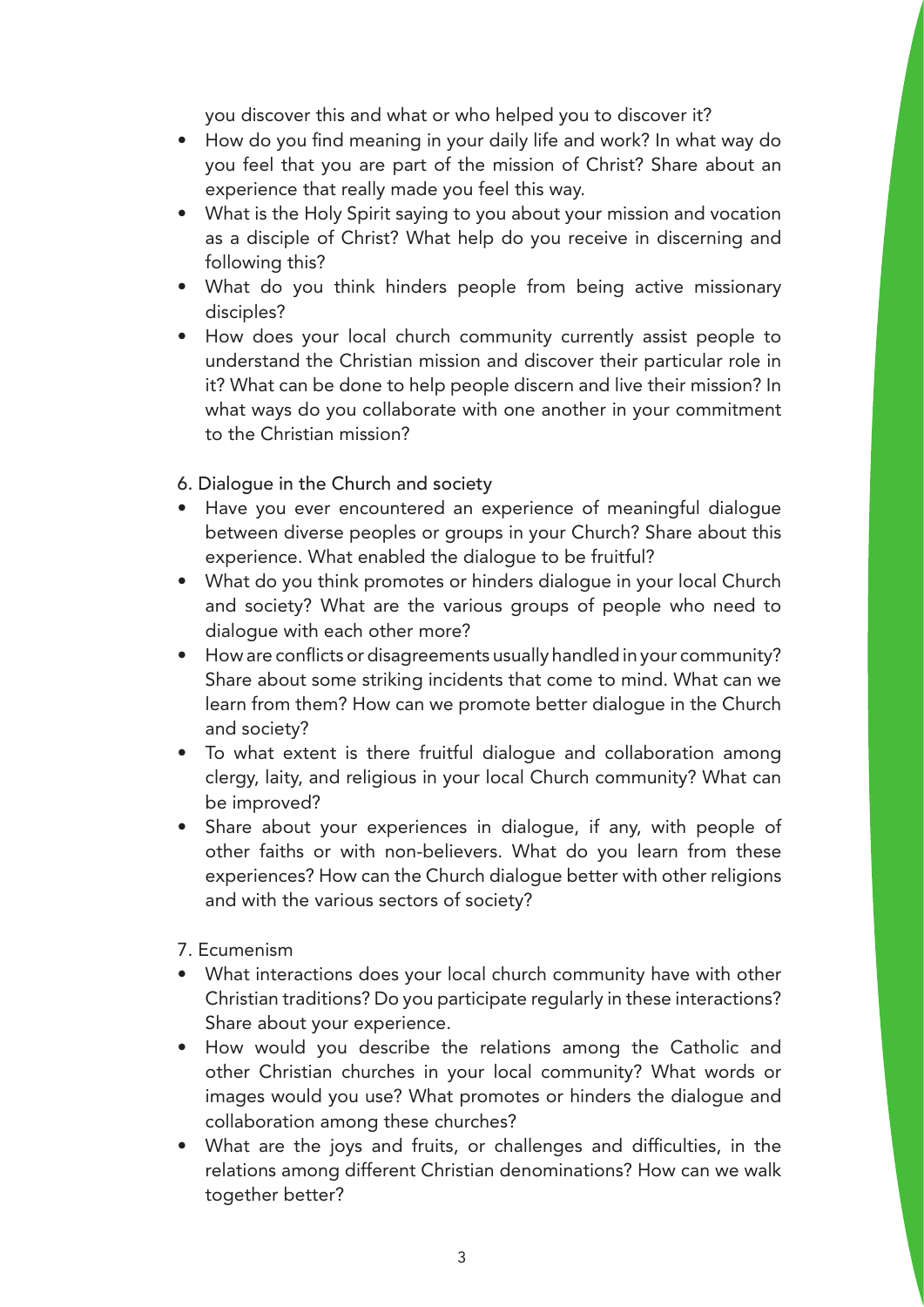- 8. Authority and participation
- How and by whom are pastoral plans, goals, and new ideas usually developed in your local Church community? Have you ever been part of this process?
- What images come to mind when you think of authority and leadership in your Church? How would you describe the model of authority and leadership? Share a personal experience, if any. What are the areas for improvement?
- What are the current ways in which lay people participate in the life and mission of the Church? In your opinion, what proportion of lay people do you think are participating actively? What promotes or hinders their participation?
- Do you feel you can come forward or take action easily if you want to do something in the church? What helps or hinders you? What image would you use to describe your place in the Church? Why?
- What can the clergy do to encourage more participation in the life and mission of the church? What can the lay people do?
- What are some good practices in your Church that promote coresponsibility? Share a memorable experience you have had, if any. What practices can be improved?

## 9. Discerning and deciding

- How are decisions usually made in your Church community? Share some personal experiences, whether positive or otherwise.
- What are some good examples of collaboration in decision-making which you have seen in your Church community?
- Have you ever been asked for your opinions or suggestions regarding a decision in your Church community? From your observation, how much consultation and discernment usually occurs in decision-making in your Church community? To what extent do the current ways of making major decisions promote listening to the whole People of God? How can this be improved?
- How much do you know about communal discernment or about ways to listen together as a community to the promptings of the Holy Spirit? Have you ever been a part of such discernment? What do you think promotes or hinders it?
- In your opinion, how much transparency and accountability are there in decision-making in your local Church? What helps or hinders it? How can this be improved?

10. Forming ourselves in synodality

- How do people in your local Church community currently learn to dialogue, collaborate, and participate in mission?
- What are the current efforts in lay leadership formation in your local Church, or formation in communal discernment? What needs to be improved?
- What are the current strengths and weaknesses in the formation of clergy, religious, and laity towards promoting communion, participation, and mission?